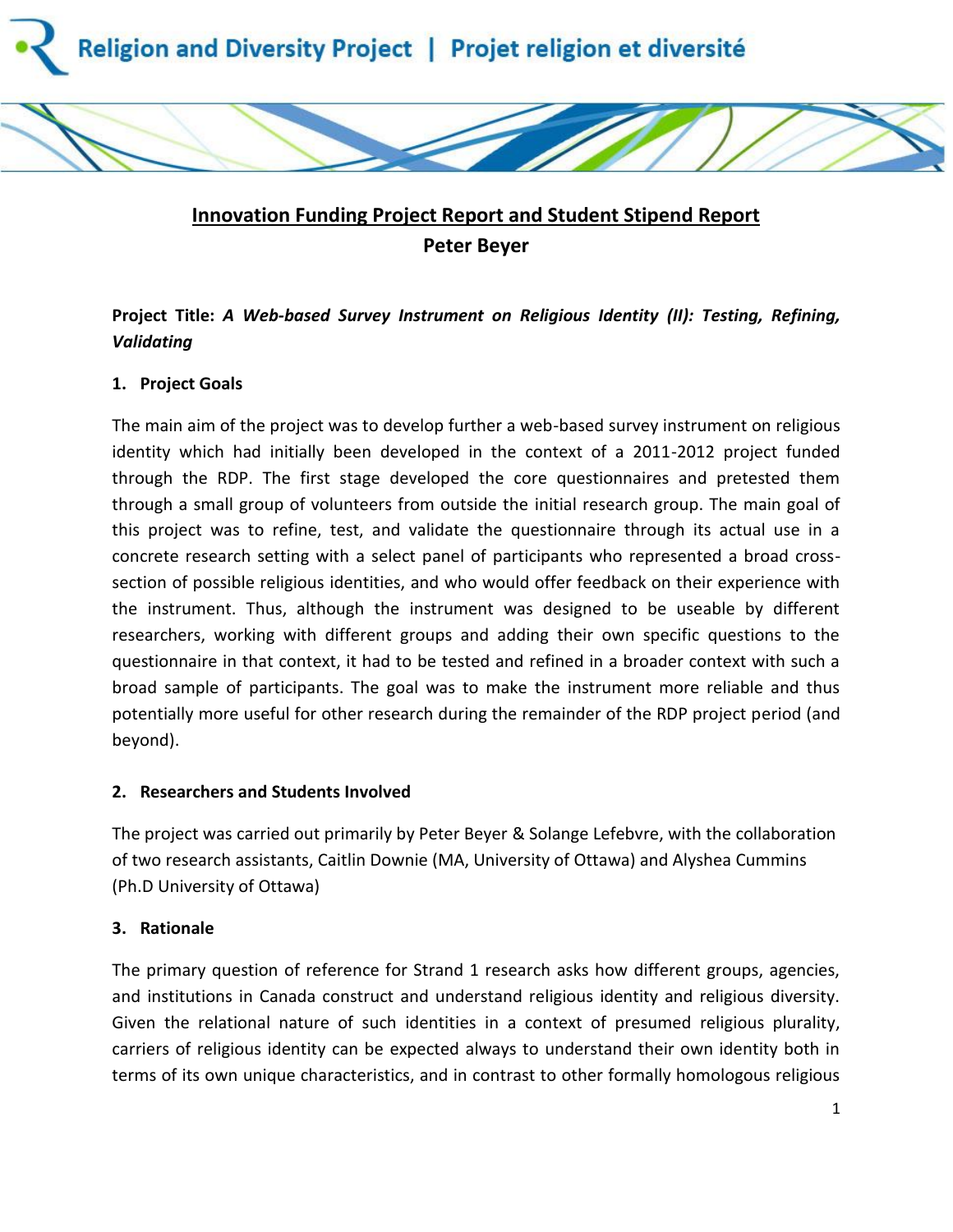

identities. Such identity constructions can therefore be expected to vary from religious group to religious group and from individual to individual, but also show certain similarities as 'differences within identity'. Researching religious identity constructions therefore requires methods that take this into account, that allow the measurement of how different religious identities are constructed 'identically' - or not. The survey instrument was designed to contribute to the possibility of such measurement.

#### **4. Methods**

The previous project (2011-12) determined what sorts of survey instruments have been used in past research to measure religious identity and found that most were overly biased toward Christian/Abrahamic religious identities. It therefore constructed a survey of religious identity more likely to fulfill the purpose, namely one divided into three questionnaires, one for people who by their own declaration said they were religious and/or who identified with one or more distinct religions, one for people who didn't but declared themselves nonetheless to be spiritual, and one for whom neither applied (see report on 2011-2012 project for further details). The three part survey was mounted on the RDP's Survey Monkey site. The purpose was to create a questionnaire that addressed the widest variety of 'religious' identities possible, including the absence of such an identity. In light of the pretesting completed in the context of the 2011-2012 project, the three questionnaires were refined. A group of potential participants representing a wide variety of potential religious identities was then asked to take the survey; the results for those who then did take the survey were analyzed and the survey was further refined.

#### **5. Ethics, permissions**

The list of 92 potential participants was compiled on the basis of a previous research ethics certificate obtained outside the context of the two RDP projects. A further ethics certificate was obtained from the University of Ottawa Social Sciences and Humanities Research Ethics Board. This allowed the recruitment of the 92 participants to take the web-based religious identity survey. The certificate was obtained during the early months of 2013, resulting in recruitment during the March-June 2013 period.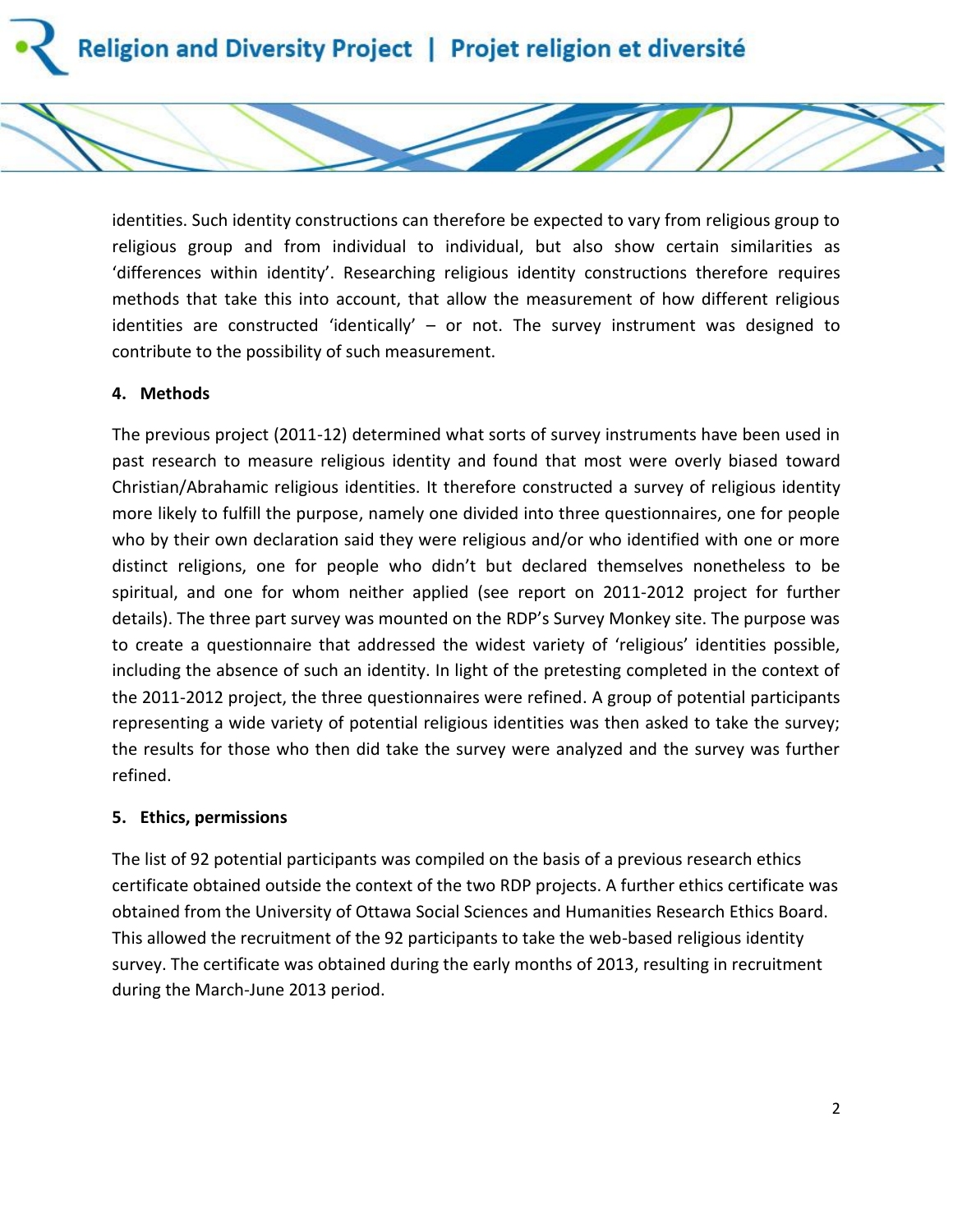#### **6. Summary of Activities**

In light of the pretesting completed in the context of the 2011-2012 project, the three questionnaires were refined during the fall of 2012. The list of potential participants was also completed during this time. The final list of 92 included people who came from a variety of religious backgrounds (whether or not they actually identified with the religions concerned) including Muslim, Christian (Orthodox, Catholic, and Protestant), Hindu, Buddhist, Sikh, and no religion. Between March and June of 2013 the 92 were solicited to take the web-based survey on the RDP Survey Monkey site; 50 did so, 43 the English version and 7 the French version. The results were analyzed in July 2013.

#### **7. Provisional Findings**

The questions for the most part appeared to be valid in that they were understood by the participants more or less in the way that they were intended to be understood. Participants had the opportunity to question any of the questions and to indicate where they found difficulty understanding what was asked or applying the question to their situation. We received few indications of problems, and where we did, we have changed the question concerned slightly to respond to the potential difficulty. Perhaps significantly – the question must be tested further – exceedingly few participants ended up taking either the "spiritual only" questionnaire or the "no religion" questionnaire. The reasons for this are speculative, but point at least to the need to recruit participants intentionally drawn from such segments of the population, and to the need to present the questionnaire in a 'non-religious' format so as not to 'bias' the questionnaire in favour of those who recognize themselves in a survey labelled as 'religious identity'. Moreover, a disproportionate number of Muslims and Christians took the survey, but this corresponds roughly to the fact that the longitudinal list was compiled from a group of research participants who were disproportionately Muslim and Christian. There were, however, enough Buddhist, Sikh, Hindu, and no/very weakly religious respondents to lead us to conclude that the questionnaire is likely valid for them as well.

#### **8. Outputs**

The main output is the refined questionnaire itself. We are now fairly sure that at least the 'religious' questionnaire is valid across a very broad range of religious identities, including those who do little more than identify with a particular religion, if not those who eschew anything presented to them as religious identity. The questionnaire can now be enhanced for particular